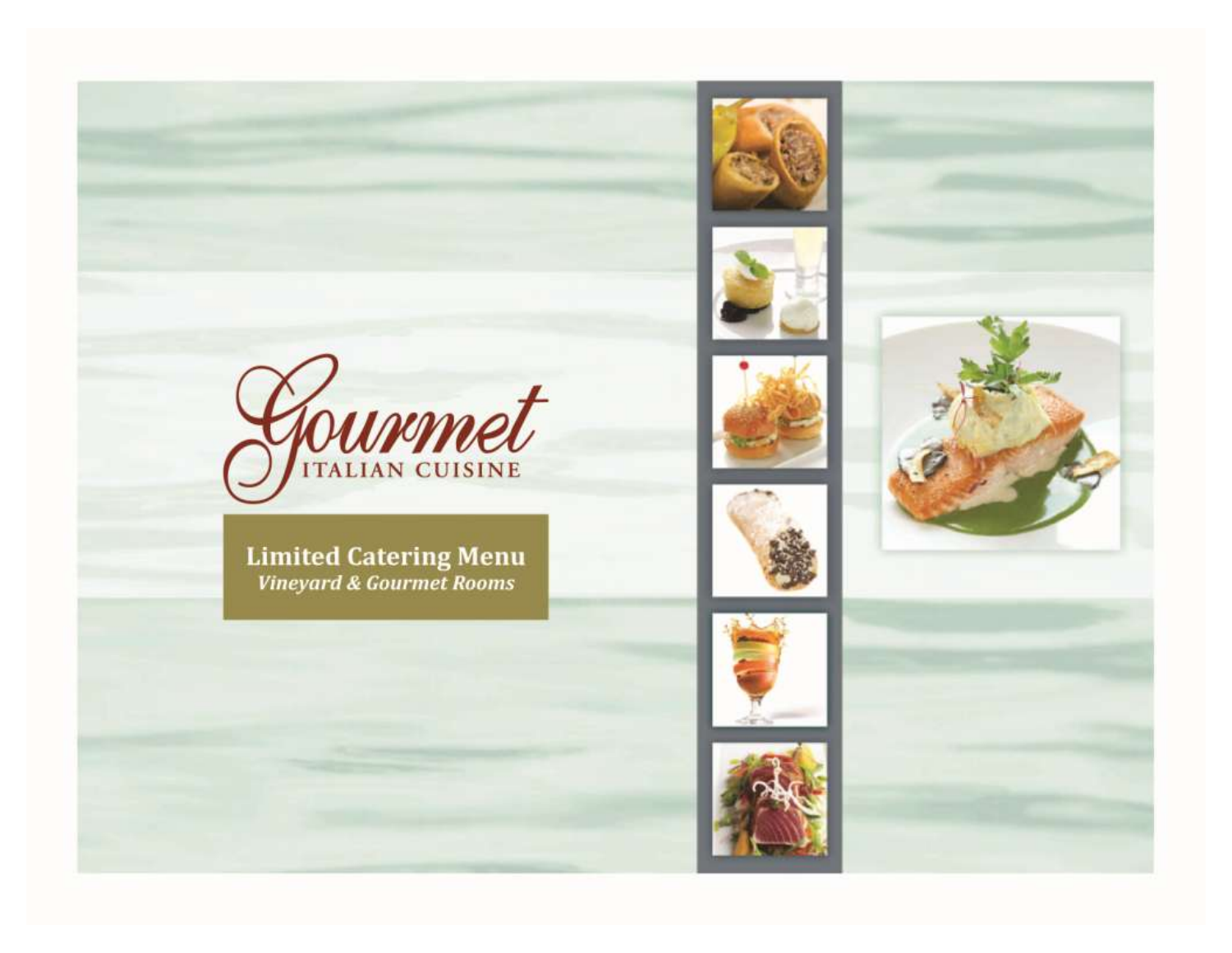### Catering Information

#### **MENUS**

Enclosed for your consideration are Gourmet Italian Cuisine banquet menus. Please note the prices quoted are current and do not include 15% gratuity of the Total Food & Beverage Revenue, an Administrative Fee of 7.5% of the Total Food & Beverage Revenue fee plus 6.625% New Jersey State Sales Tax. These will be applied. IT IS OUR PLEASURE TO HELP CUSTOMIZE ANY MENU FOR YOUR EVENT.

#### DEPOSIT AND PAYMENT POLICY

An initial \$200 non-refundable deposit is required for all functions, along with a signed Banquet Event Order and credit card authorization form to confirm the date and space. All deposits will be applied to the final bill. Cash and Credit Card payments are due at the conclusion of the event.

#### ROOM MINIMUM

Gourmet Italian Cuisine requires a minimum of 15 people for the Gourmet Room and 10 people for the Vineyard Room. If your final guest count falls below the required minimum, you are still responsible to pay for the minimum or Gourmet reserves the right to move your function.

#### ROOM MAXIMUM

The maximum number of guests for the Vineyard and Gourmet Room is 24 people. If your count exceeds 24 people, Gourmet Italian Cuisine reserves the right to change your menu package.

#### GUARANTEED GUEST AND ENTREE COUNT

A final attendance for all functions must be specified 7 days in advance of your event. Once received by the Catering Office, the number will be considered a guarantee and not subject to reduction.

#### ALCOHOLIC BEVERAGES

All Alcoholic beverages must be furnished by Gourmet Italian Cuisine. Under no circumstances will beverages of any type be permitted to be carried into our facility by law. Gourmet Italian Cuisine maintains strict compliance with all State of New Jersey Alcoholic Beverage Control laws. We also advocate the responsible service and consumption of alcoholic beverages. The legal age of consumption is twenty-one (21). Our Bartenders and Servers have been trained and instructed to request identification from any guest that appears to be within five years of the legal age for consumption of alcoholic beverages.

#### EVENT LENGTH

Gourmet Italian Cuisine reserves your event space for a total of three (3) hours. You may request additional time at a charge of \$250.00 per hour, for every hour past the three (3) hour standard. Please note other scheduled events may prohibit time extensions.

#### OUTSIDE DESSERTS

All desserts are provided by our bakery, Luscious & Sweet Gourmet Bakery. Please inquire with your Catering Manager for details. Outside desserts are subject to a \$2.00 per person cake cutting/serving fee.

#### LINEN AND TABLE SEATING

We provide ivory table linens and ivory linen napkins. A request of colored linen is a special order and would incur an additional charge. Seating can be customized to accommodate your event requirements.

#### FlORIST, PHOTOGRAPHER AND MUSIC

Names and contact information for these various professional groups are available through the Catering Office.

#### INTERNET ACCESS

Gourmet Italian Cuisine offers high speed internet access, which connects you to the internet at up to 50 times faster than standard modem speed. Please inquire with your Catering Manager for further details.

#### PROPERTY DAMAGE

The Client will be held responsible for any damage to the facility.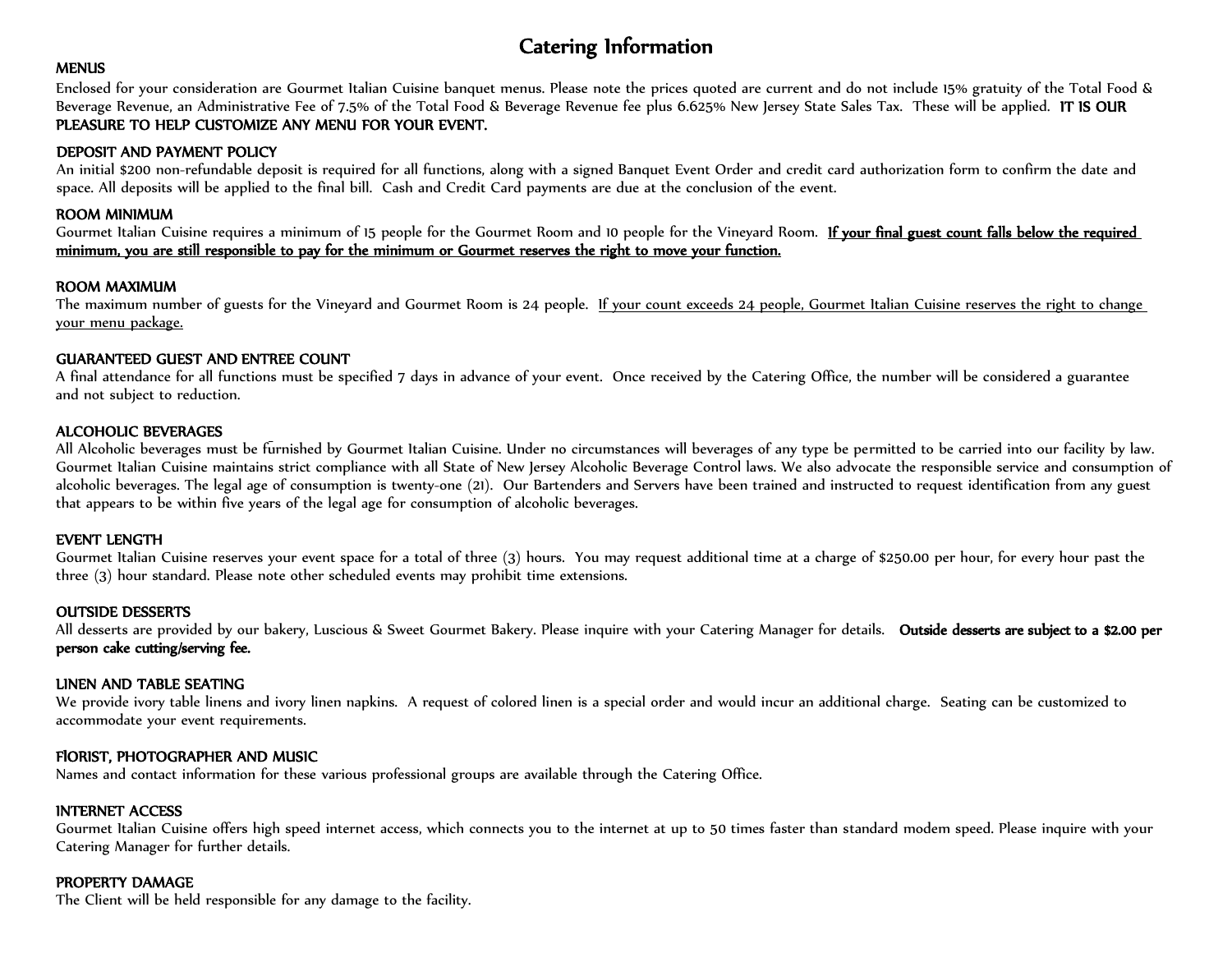## HORS D'OEUVRES

*Hors d'oeuvres are priced by 25 pieces* 

### Hot Hors D'oeuvres

Stuffed Mushrooms 45 Scallops Wrapped in Bacon 50 Toasted Bruschetta 30 Chicken Quesadilla 50 Chicken Tenders 50 Buffalo Wings 55 Fried Ravioli 30 Coconut Shrimp 50 Pot Stickers 50 Gourmet Mac & Cheese Balls 45 Mozzarella Sticks 35 Calamari 129(5lbs)

## RECEPTION DISPLAYS

#### *Reception displays serve 25 people*

### Artisan Cheese Board

A selection of Imported and Domestic cheeses accompanied with a whole grain mustard spread and crackers 85

### Fresh Seasonal Crudités

Executive Chef selected farm to table fresh seasonal vegetables Dipping Sauces to include Creamy Bleu Cheese and Avocado Ranch 75

### Farm to Table Seasonal Fruit Crudités

Executive Chef selected farm to table fresh seasonal fruit Dipping Sauces to include Honey Yogurt and Chocolate Yogurt Sauce 85

## BAR SELECTIONS

### Beer and Wine Table

Table set within event space, charged on a consumption basis Imported 5.75 Domestic Beer 4.25 Wine 45.00

### Domestic Beers

Miller Lite Yuengling Coors Light Bud Bud Light

### Imported Beers

Corona Heineken

### House Wines

Cabernet Merlot White Zinfandel Chardonnay Pinot Grigio

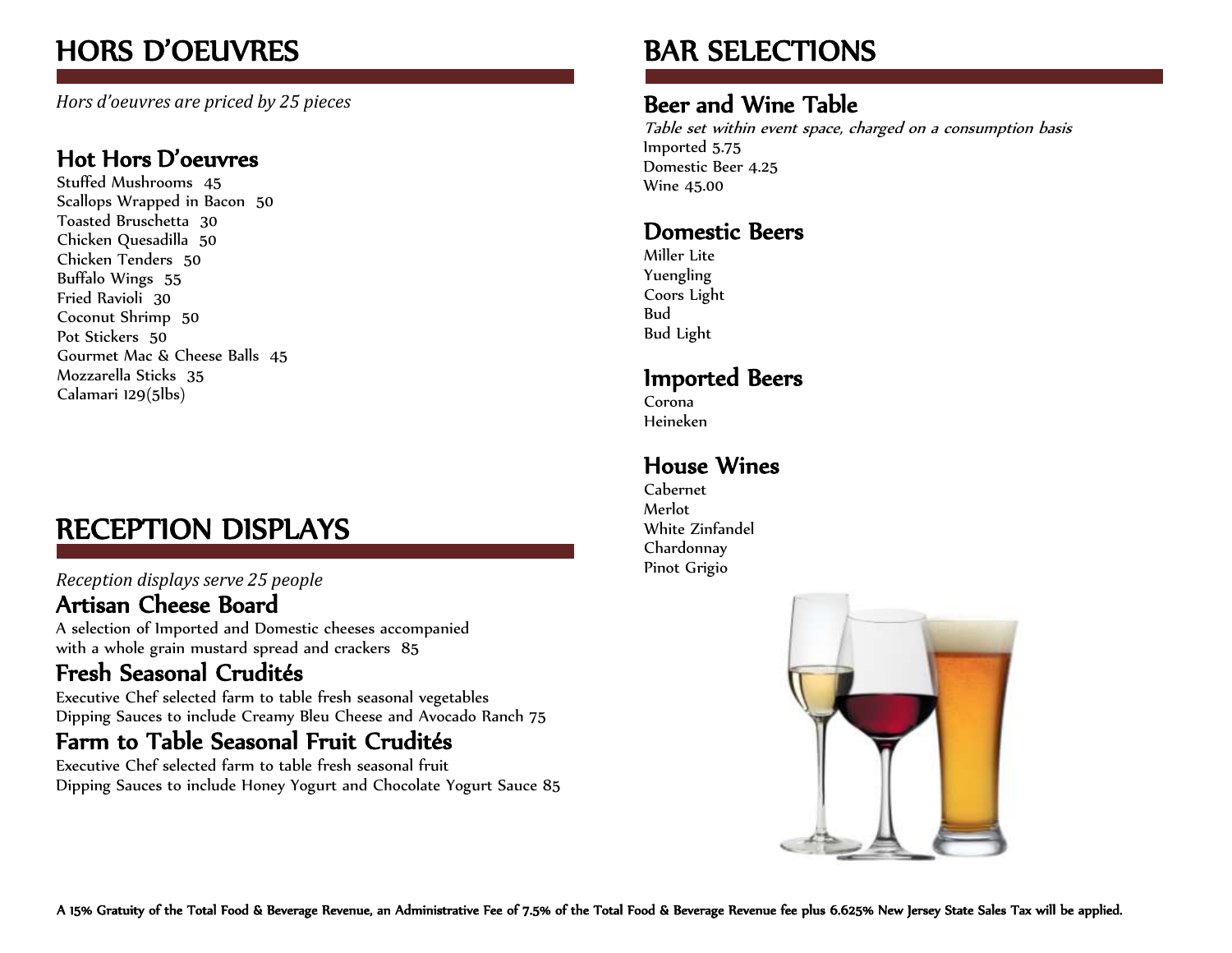## SICILIA

#### Grilled Chicken Caesar Salad

Crisp hearts of romaine lettuce tossed with our homemade Caesar dressing. Finished with seasoned croutons and Parmesan cheese.

#### Chicken Parmigiana Sandwich

Breaded chicken breast topped with marinara sauce, glazed with mozzarella, served on a Kaiser roll with French fries and a pickle.

#### Maryland Crab Cake Sandwich

Our home-made lump crab cake, deep fried served on a Kaiser roll with lettuce, tomato and tartar sauce with French fries and coleslaw.

#### Italian Turkey Sandwich

Turkey, prosciutto, cherry peppers, Fontina cheese, lettuce, tomato and mayo on a grilled roll, served with French fries.

#### Tuscan Wrap

Roasted red pepper, hummus, baby spinach, bell pepper and goat cheese, served with French fries.

Unlimited Soft Drinks, Coffee & Home Brewed Tea Included All other beverages are based on consumption through your server. 17.99 per person This menu is not available after 4:00PM.



## ABRUZZO

### Soup/Salad - (Choose One)

#### Tossed Mixed Greens

An assortment of gourmet greens topped with carrots, tomato, cucumbers and seasoned croutons. Complemented with Balsamic Vinaigrette Dressing.

#### Classic Caesar Salad

Hearts of romaine tossed with our homemade Caesar dressing, seasoned croutons and Parmesan cheese. (Additional \$1.00 per person)

#### Italian Minestrone Soup

Hearty vegetables simmered in chicken broth with pasta and cannelloni beans.

#### Cream of Broccoli

Florets of broccoli simmered in chicken stock, lightly thickened and finished with Pecorino-Romano cheese. (Additional \$1.00 per person)

### Entrees

#### Baked Penne Pasta

Penne pasta tossed with marinara, ricotta cheese and fresh basil then glazed with mozzarella cheese.

#### Eggplant Parmigiana

Thinly sliced eggplant coated in seasoned breadcrumbs and fried golden. Topped with marinara sauce and glazed with mozzarella cheese, served with a side of linguini marinara.

#### Parmesan Crusted Chicken Platter

Boneless breast of chicken encrusted with parmesan bread crumbs and pan seared. Finished with a Chardonnay butter sauce, served with whipped potatoes and steamed broccoli crowns.

#### Chicken Parmigiana

Breast of chicken coated in seasoned bread crumbs and golden fried. Topped with our homemade red sauce and mozzarella cheese, baked to perfection and served with a side of linguini.

#### Lemon Pepper Tilapia

Oven braised Lemon Pepper seasoned Tilapia topped with a garlic pan sauce, served with mixed vegetables.

Unlimited Soft Drinks, Coffee & Home Brewed Tea Included All other beverages are based on consumption through your server 19.99 per person | This menu is not available after 4:00PM.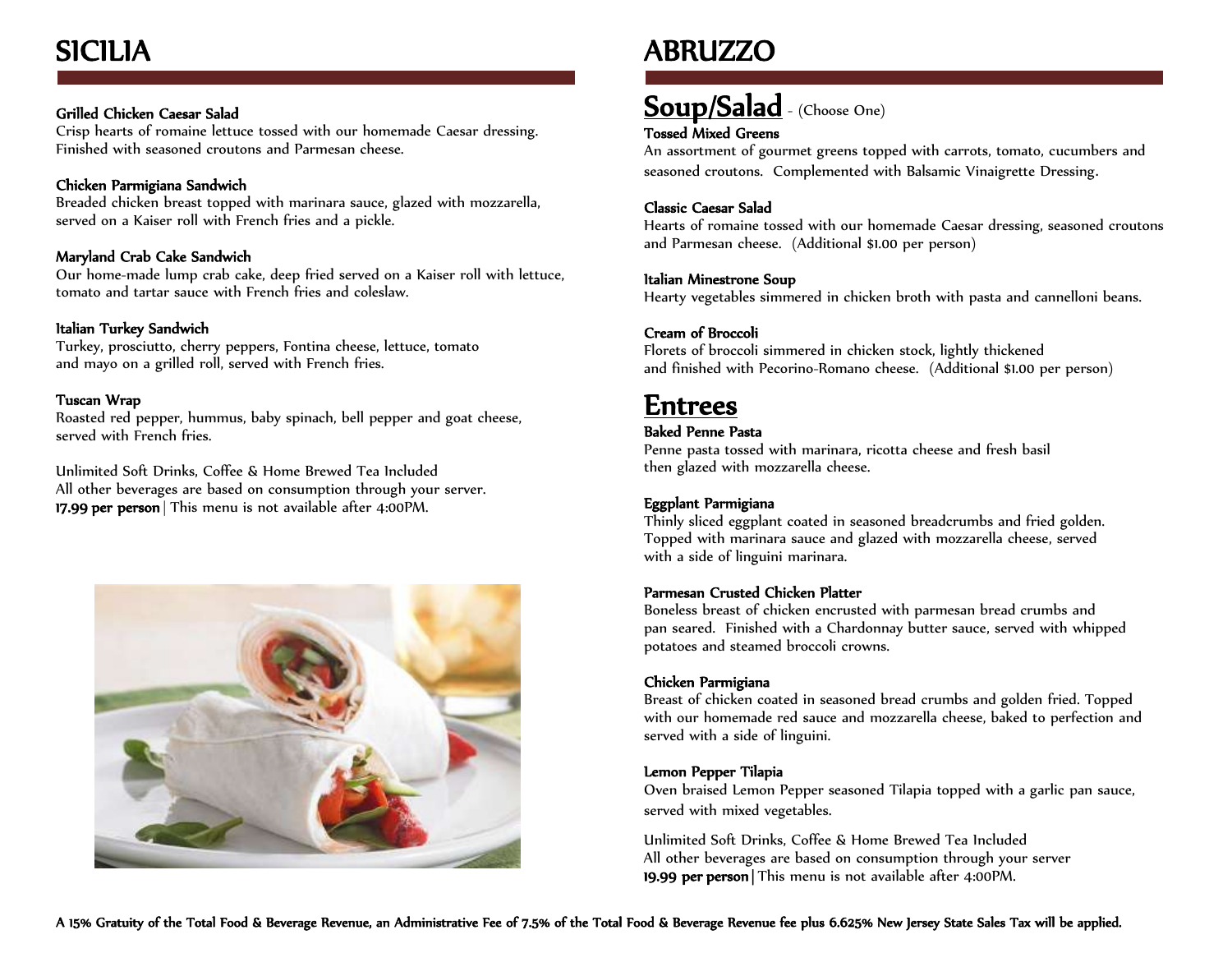## TOSCANO

## Soup/Salad - (Choose One)

#### Tossed Mixed Greens

An assortment of gourmet greens topped with carrots, tomato, cucumbers and seasoned croutons. Complimented with Balsamic Vinaigrette Dressing.

#### Classic Caesar Salad

Hearts of romaine tossed with our homemade Caesar dressing, seasoned croutons and Parmesan cheese. (Additional \$1.00 per person)

#### Italian Minestrone Soup

Hearty vegetables simmered in chicken broth with pasta and cannelloni beans.

#### Cream of Broccoli

Florets of broccoli simmered in chicken stock, lightly thickened, finished with Pecorino-Romano cheese. (Additional \$1.00 per person)

### Entrees

#### Chicken Rosa

Breast of chicken sautéed with sun-dried tomatoes, baby spinach and roasted peppers tossed with penne pasta and Parmesan flavored Rosa sauce.

#### Gnocchi Genovese

Gnocchi tossed in a vodka cream sauce with melted mozzarella cheese and baked to perfection.

#### Egglant Parmigiana

Thinly sliced eggplant coated in seasoned breadcrumbs and fried golden. Topped with marinara sauce and glazed with mozzarella cheese, served with a side of linguini marinara.

#### Salmon Chardonnay

Oven braised salmon topped with an Unoaked Chardonnay sauce, served with mashed potatoes and mixed vegetables.

#### Fried Shrimp Platter

Gulf Shrimp coated with seasoned breadcrumbs and fried golden. Complemented with French fries and coleslaw, served with our homemade cocktail sauce.

Unlimited Soft Drinks, Coffee & Home Brewed Tea Included All other beverages are based on consumption through your server. 24.99 per person

## PIEMONTE

## Soup/Salad - (Choose One)

#### Tossed Mixed Greens

An assortment of gourmet greens topped with carrots, tomato, cucumbers and seasoned croutons. Complimented with Balsamic Vinaigrette Dressing.

#### Classic Caesar Salad

Hearts of romaine tossed with our homemade Caesar dressing, seasoned croutons and Parmesan cheese. (Additional \$1.00 per person)

#### Italian Minestrone Soup

Hearty vegetables simmered in chicken broth with pasta and cannelloni beans.

#### Cream of Broccoli

Florets of broccoli simmered in chicken stock, lightly thickened, finished with Pecorino-Romano cheese. (Additional \$1.00 per person)

### Entrees

#### Pollo Di Vodka

Sautéed breast of chicken topped with jumbo lump crabmeat and finished with vodka spiked Rosa sauce. Complemented with penne pasta.

#### Delmonico Sirloin

New York strip steak seasoned and grilled, complemented with a side of bleu cheese butter sauce. Served with mashed potatoes and asparagus.

#### Cod Puttanesca

Crushed tomatoes, capers, Kalamata olives, parsley, and extra virgin olive oil. over linguine.

#### Parmesan Crusted Chicken

Chardonnay butter sauce served with whipped potatoes and broccoli.

#### Crab Ravioli

Crabmeat and ricotta cheese ravioli, spinach, sundried tomatoes, lump crab meat in a Rosa sauce.

Unlimited Soft Drinks, Coffee & Home Brewed Tea Included All other beverages are based on consumption through your server 29.99 per person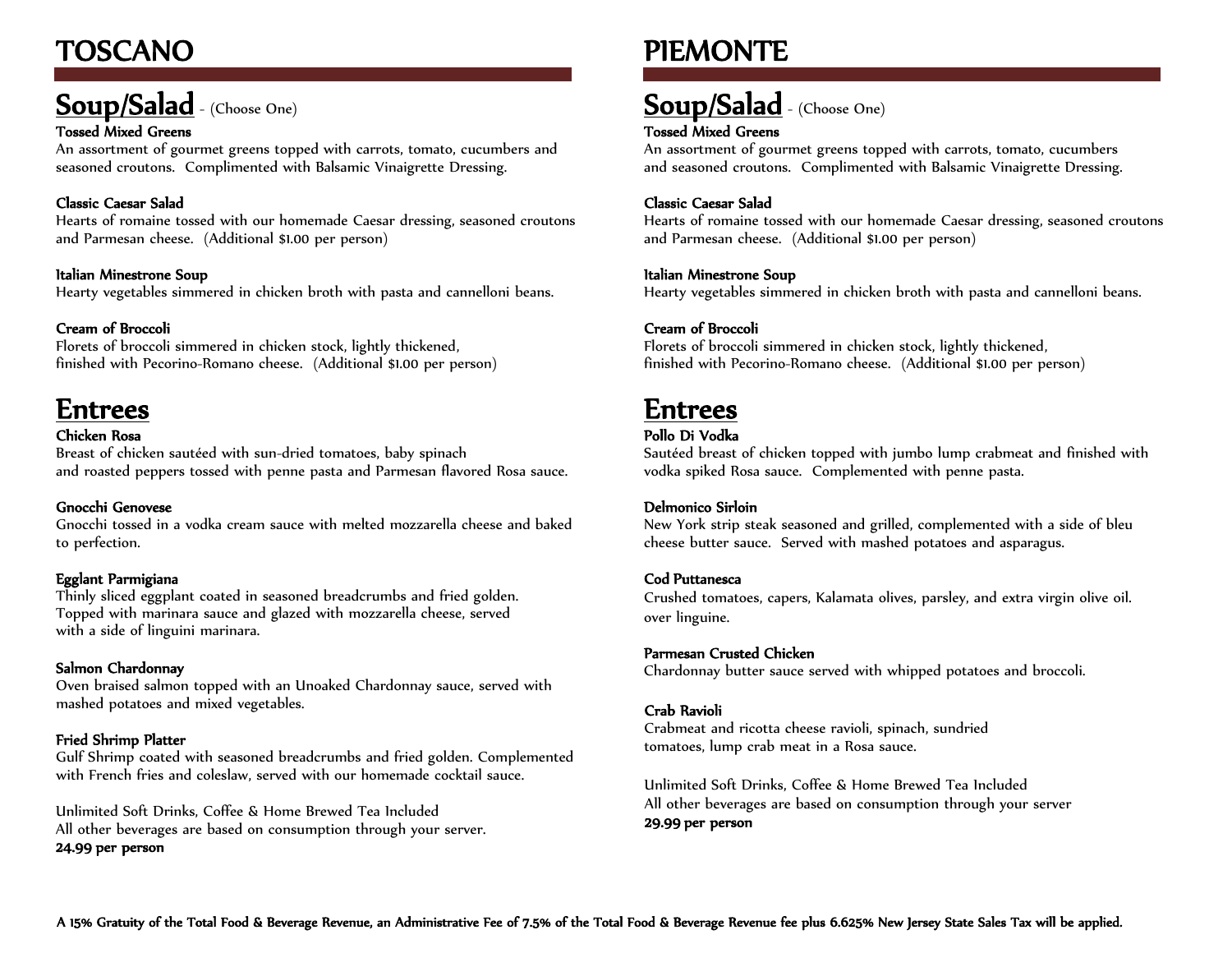### DESSERT ADDITIONS

## The Dessert Bar - \$5.99 per person includes:

- Chef's selection of mini cupcakes
- Brownie squares
- Truffle pops
- Shortbread cookies with glaze and nonpareils
- Cake bars in funfetti with vanilla buttercream and funfetti with chocolate buttercream

# The Enhanced Dessert Bar - \$7.99 per person includes:

### Choose 12 desserts from the following selections:

- Chef's selection of mini cupcakes
	- Brownie squares
	- Truffle pops
	- Shortbread cookies with glaze and nonpareils
	- Cake bars in funfetti with vanilla buttercream and funfetti with chocolate buttercream
	- Eclairs

\*

- Cream puffs
- Cannolis
- Seasonal mini tarts
- Seasonal mini cheesecakes
- Carrot cake squares
- White chocolate raspberry squares
- Mini chocolate mousse squares
- Crunch cake squares
- Cookies (oatmeal, sugar, and chocolate chip)
- Cappuccino mousse shooters
- White chocolate mousse shooters
- Chocolate covered strawberries

## The Gourmet Platter

An assortment of miniature cheesecake brownies, cookies

and cannolis.

Large 69.99 42 pcs / Small 39.99 24 pcs





The Dessert Bar can be customized with monogram and color scheme for an additional \$2.00 per person. Dessert Bars include \*

approximately 5 pieces per person.

A 15% Gratuity of the Total Food & Beverage Revenue, an Administrative Fee of 7.5% of the Total Food & Beverage Revenue fee plus 6.625% New Jersey State Sales Tax will be applied.